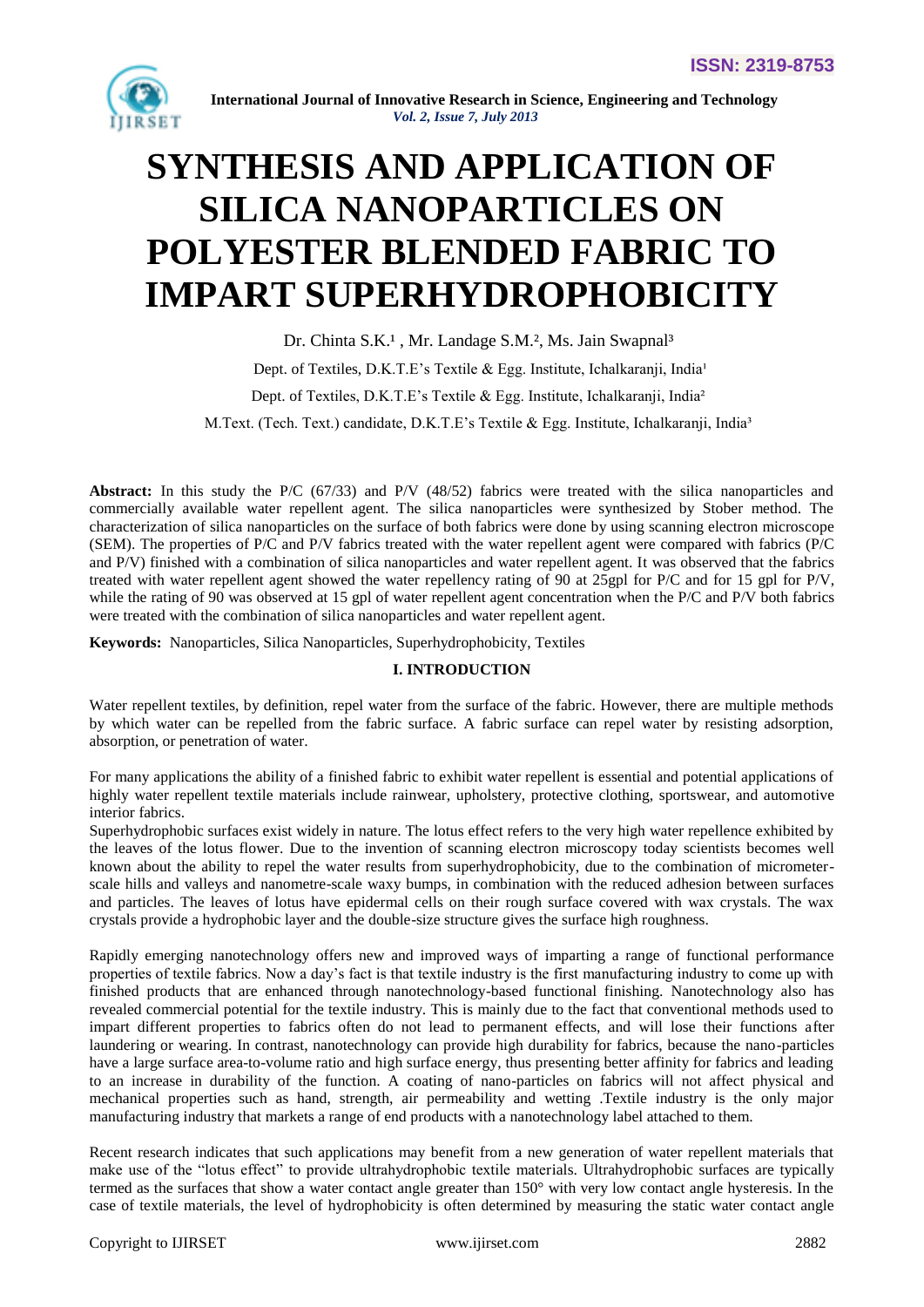

only, since it is difficult to measure the contact angle hysteresis on a textile fabric because of the high levels of roughness inherent in textile structures. Reduced contact area between the substrate and the liquid and vice versa for hydrophilic substrates.

# **II. PROCEDURE**

#### *A.Fabric*

| <b>Type</b>             | P/C (67/33) | $P/V$ (48/52) |
|-------------------------|-------------|---------------|
| Weave                   | Plain       | Plain         |
| Warp Count              | 53.96 Ne    | 46.69 Ne      |
| Weft Count              | 49.50 Ne    | 41.89 Ne      |
| EPI X PPI               | 108 X 75    | 92 X 72       |
| GSM (g/m <sup>2</sup> ) | 75.1        | 107           |

# *B. Chemicals*

Tetraethyl orthosilicate [Si  $(OC_2H_5)_4$  (TEOS)] procured from Tritech Catalyst (Pune), ethanol, ammonia solution (Laboratory Reagents) were used for the synthesis of silica nanoparticles. The distilled water was used for the synthesis of silica nanoparticles. The commercially available water repellent agent TUBIGUARD 270 L procured from CHT India Pvt. Ltd.

## *C. Characterization*

The surface morphology of P/C and P/V fabrics treated with silica nanoparticles and combination of silica nanoparticles & water repellent agent was recorded on a Scanning Electron Microscope (SEM) (JEOL-JSN-6360). The water repellency and hydrostatic head pressure properties of treated fabrics were measured according to AATCC-22  $\&$ AATCC-127 test methods respectively. The air permeability and tearing strength properties of treated fabrics were measured according to ASTM B-737 & IS 6359:1971SP-15 respectively.

## *D. Synthesis of Silica Nanoparticles*

The silica nanoparticles were synthesized by the alkaline hydrolysis of the tetraethyl orthosilicate followed by the dehydration, condensation reaction.

The mixture of 0.2 Mol tetraethyl orthosilicate and 2.5 Mol ethanol was prepared, then it was mixed with the mixture of 2.0 Mol distilled water, 2.5 Mol ethanol and 0.05 Mol ammonia solution. The synthesis was carried out for 3 hours at  $30^0$ C.

## *E. Application of Silica Nanoparticles & the Water Repellent Agent on P/C and P/V fabrics*

The previously desized, scoured & bleached P/C and P/V fabrics were padded with silica sol. The padded fabric samples were then dried at 110 <sup>o</sup>C. The dried fabric samples were cured at 150 <sup>o</sup>C for 2 mins. Then these fabric samples were again padded with the water repellent agent with varying concentration from 15gpl to 40gpl. The padded fabric samples were then dried at  $110^{\circ}$ C and cured at 150  $^{\circ}$ C for 2 mins. Table 1 shows the composition of chemicals for the synthesis of silica nanoparticles & the table 2 shows the composition of water repellent agent and silica nanoparticles for water repellent finish as follows.

## Table 1. Composition of Chemicals for the Synthesis of Silica Nanoparticles

| Sr. | <b>TEOS</b> | <b>Ethanol</b> | Water | <b>Ethanol</b> | Ammonium  |
|-----|-------------|----------------|-------|----------------|-----------|
| No. | (Mol)       | (Mol)          | (Mol) | (Mol)          | Hydroxide |
|     | 0.2         | 2.5            | 2.0   | 2.5            | 0.05      |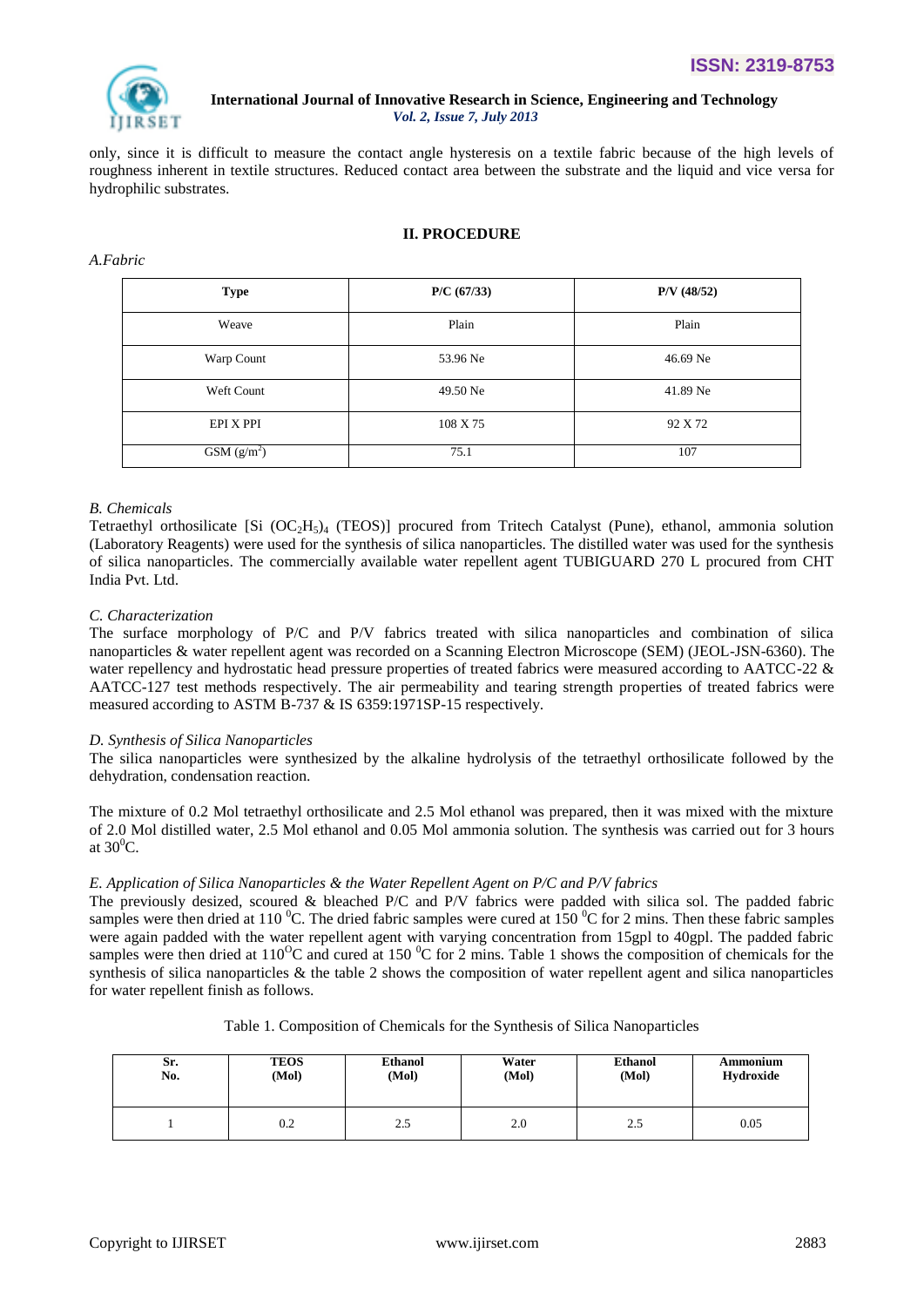

| Sr. No.        | <b>TEOS (Mol)</b> | <b>Ethanol</b><br>(Mol) | Water<br>(Mol) | <b>Ethanol</b><br>(Mol) | Amm.<br>Hydroxide<br>(Mol) | Water repellent<br>Agent (gpl) |
|----------------|-------------------|-------------------------|----------------|-------------------------|----------------------------|--------------------------------|
| 1              | 0.2               | 2.5                     | 2.0            | 2.5                     | 0.05                       | 15                             |
| $\overline{2}$ | 0.2               | 2.5                     | 2.0            | 2.5                     | 0.05                       | 20                             |
| 3              | 0.2               | 2.5                     | 2.0            | 2.5                     | 0.05                       | 25                             |
| $\overline{4}$ | 0.2               | 2.5                     | 2.0            | 2.5                     | 0.05                       | 30                             |
| 5              | 0.2               | 2.5                     | 2.0            | 2.5                     | 0.05                       | 35                             |
| 6              | 0.2               | 2.5                     | 2.0            | 2.5                     | 0.05                       | 40                             |

Table 2. Composition of water repellent agent and silica nanoparticles for water repellent finish

# **III. RESULTS AND DISCUSSION**

### *A. Synthesis of Silica Nanoparticles***.**

Silica nanoparticles were prepared using Stober method including the hydrolysis of TEOS and the condensation of the hydrolysed silica species in the presence of an ammonia catalyst.

The reactions were as follows. *a) Hydrolysis* Si-  $[OC_2H_5]_4$  +4  $H_2O \rightarrow$  Si-(OH)  $_4$  + 4  $C_2H_5OH$ *b) Alcohol condensation*   $Si-(OH)$  4 + Si-  $[OC<sub>2</sub>H<sub>5</sub>]<sub>4</sub> \rightarrow \equiv Si-o-Si \equiv +4 C<sub>2</sub>H<sub>5</sub>OH$ *c) Water condensation*   $Si-OH$ )  $_4 + Si-OH$ )  $_4 \rightarrow \equiv Si-O-Si\equiv +4H_2O$ 

# *B. Effect of Concentration on Water Repellency (Spray Test)*

Table 3. Effect of concentration on Water Repellency for P/C fabric

|               | <b>Spray Test Rating</b>                                                |                                          |  |  |
|---------------|-------------------------------------------------------------------------|------------------------------------------|--|--|
| $Conc.$ (gpl) | Finished with silica nano particles along with water<br>repellent agent | Finished with water repellent agent only |  |  |
|               | 90                                                                      | 80                                       |  |  |
| 20            | 90                                                                      | 80                                       |  |  |
| 25            | 90                                                                      | 90                                       |  |  |
| 30            | 90                                                                      | 90                                       |  |  |
| 35            | 90                                                                      | 90                                       |  |  |
| 40            | 90                                                                      | 90                                       |  |  |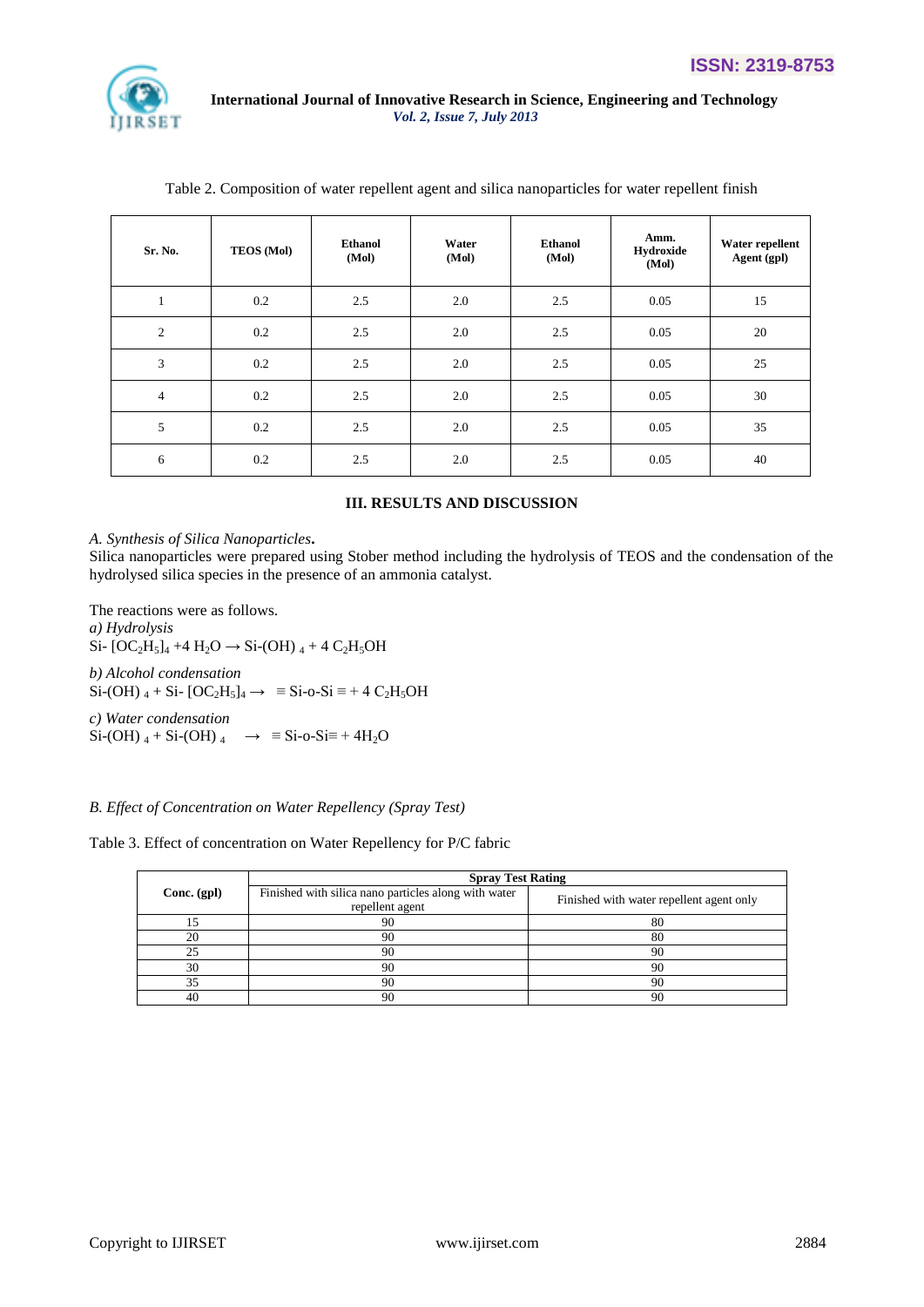



Figure 1. Effect of concentration on Water Repellency for P/C fabric

From the Table 3 and Figure 1, it is observed that, as the concentration of water repellent agent increases from 15 gpl to 40 gpl the fabric finished with only water repellent agent shows the spray rating of 80 at 15 gpl concentrations and a spray rating of 90 at 25 gpl concentrations of water repellent agent, while the fabric finished with a combination of silica nanoparticles and water repellent agent shows the spray rating of 90 at 15 gpl concentrations of water repellent agent.

|               | <b>Spray Test Rating</b>                                                |                                          |  |  |  |
|---------------|-------------------------------------------------------------------------|------------------------------------------|--|--|--|
| Conc. $(gpl)$ | Finished with silica nano particles along with water repellent<br>agent | Finished with water repellent agent only |  |  |  |
|               | 90                                                                      | 90                                       |  |  |  |
| 20            | 90                                                                      | 90                                       |  |  |  |
| 25            | 90                                                                      | 90                                       |  |  |  |
| 30            | 100                                                                     | 90                                       |  |  |  |
| 35            | 100                                                                     | 90                                       |  |  |  |
| 40            | 100                                                                     | 90                                       |  |  |  |

![](_page_3_Figure_8.jpeg)

Figure 2. Effect of concentration on Water Repellency for P/V fabric

From the above Table 4 and Figure 2 it is observed that, as the concentration of water repellent agent increases from 15 gpl to 40 gpl the fabric finished with only water repellent agent shows the spray rating of 90 at 15 gpl concentrations of water repellent agent, while the fabric finished with a combination of silica nanoparticles and water repellent agent shows the spray rating of 100 at 30 gpl concentrations of water repellent agent.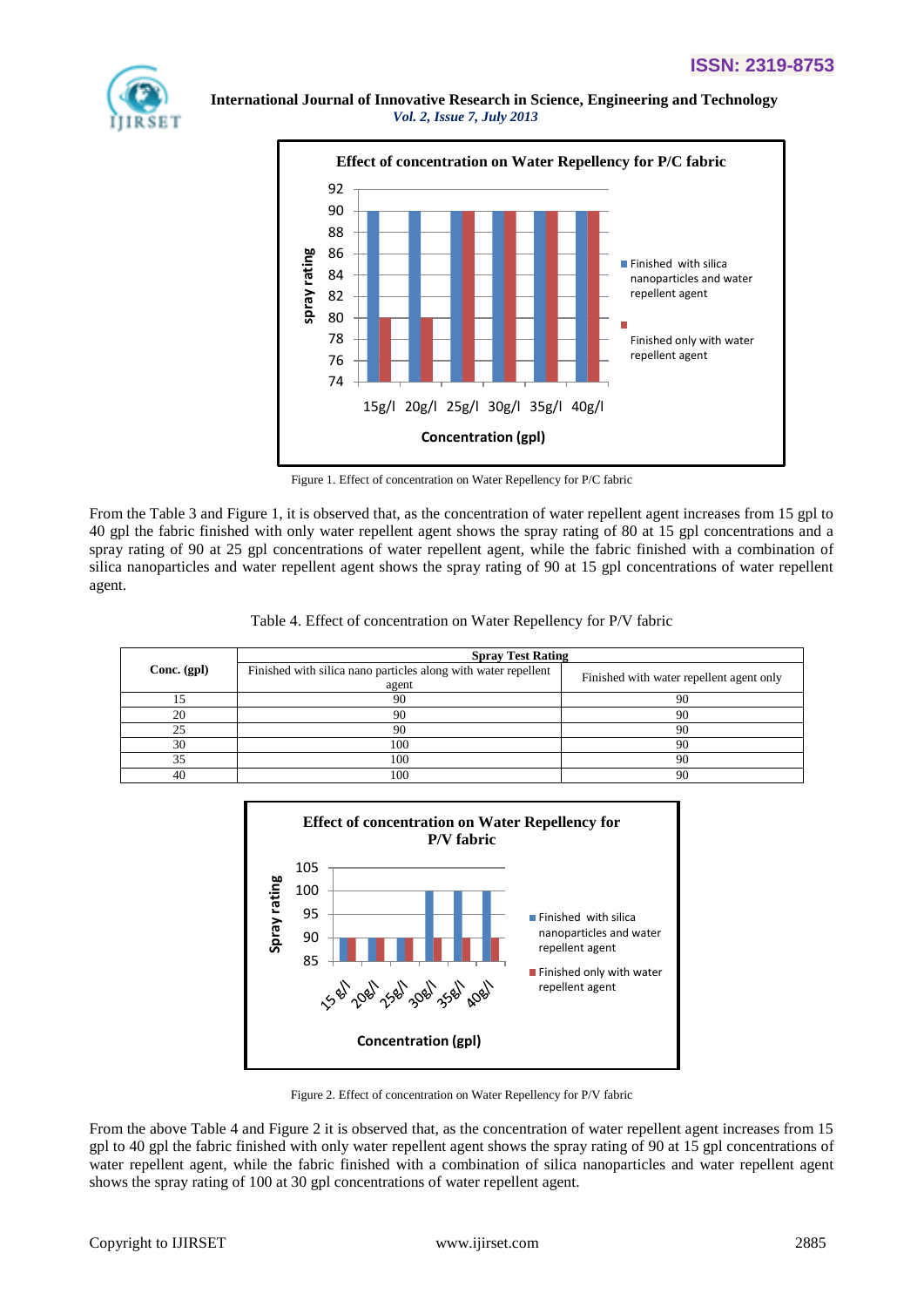![](_page_4_Picture_1.jpeg)

*C. Effect of Concentration on Hydrostatic Head Pressure.*

| Hydrostatic Head Pressure (cubic c.m.) |                                                                         |                                     |  |
|----------------------------------------|-------------------------------------------------------------------------|-------------------------------------|--|
| $Conc.$ (gpl)                          | Finished with silica nano particles along with water<br>repellent agent | Finished with water repellent agent |  |
|                                        |                                                                         |                                     |  |
| 20                                     |                                                                         | 6.0                                 |  |
| 25                                     |                                                                         | 7.0                                 |  |
| 30                                     |                                                                         |                                     |  |
| 35                                     |                                                                         |                                     |  |
| 40                                     |                                                                         |                                     |  |

Table 5. Effect of Concentration on Hydrostatic Head Pressure for P/C fabric

![](_page_4_Figure_6.jpeg)

Figure 3. Effect of concentration on hydrostatic head pressure for P/C fabric

The Table 5 and Figure 3 shows that, the hydrostatic head pressure of the fabric (P/C) treated with a combination of silica nanoparticles and water repellent agent and the fabric treated with the only water repellent agent. The fabric finished with only water repellent agent shows the increase in hydrostatic head pressure from 5.0 to 8.5 for water repellent agent concentration of 15 gpl to 40 gpl respectively. The fabric finished with a combination of silica nanoparticles and water repellent agent shows an increase in hydrostatic head pressure from 5.5 to 8.5 for water repellent agent concentration of 15 gpl to 40 gpl respectively. This may be because of silica nanoparticles helps to resist the drop of water penetrating inside the fabric structure.

|             | Hydrostatic Head Pressure (cubic c.m.)                                  |                                     |  |  |
|-------------|-------------------------------------------------------------------------|-------------------------------------|--|--|
| Conc. (gpl) | Finished with silica nano particles<br>along with water repellent agent | Finished with water repellent agent |  |  |
| 15          | 11.5                                                                    |                                     |  |  |
| 20          |                                                                         | 8.5                                 |  |  |
| 25          |                                                                         | 9.0                                 |  |  |
| 30          | 12.5                                                                    | 9.5                                 |  |  |
| 35          | 13.5                                                                    | 11.5                                |  |  |
| 40          |                                                                         |                                     |  |  |

|  |  | Table 6. Effect of concentration on Hydrostatic Head Pressure for P/V fabric |  |  |
|--|--|------------------------------------------------------------------------------|--|--|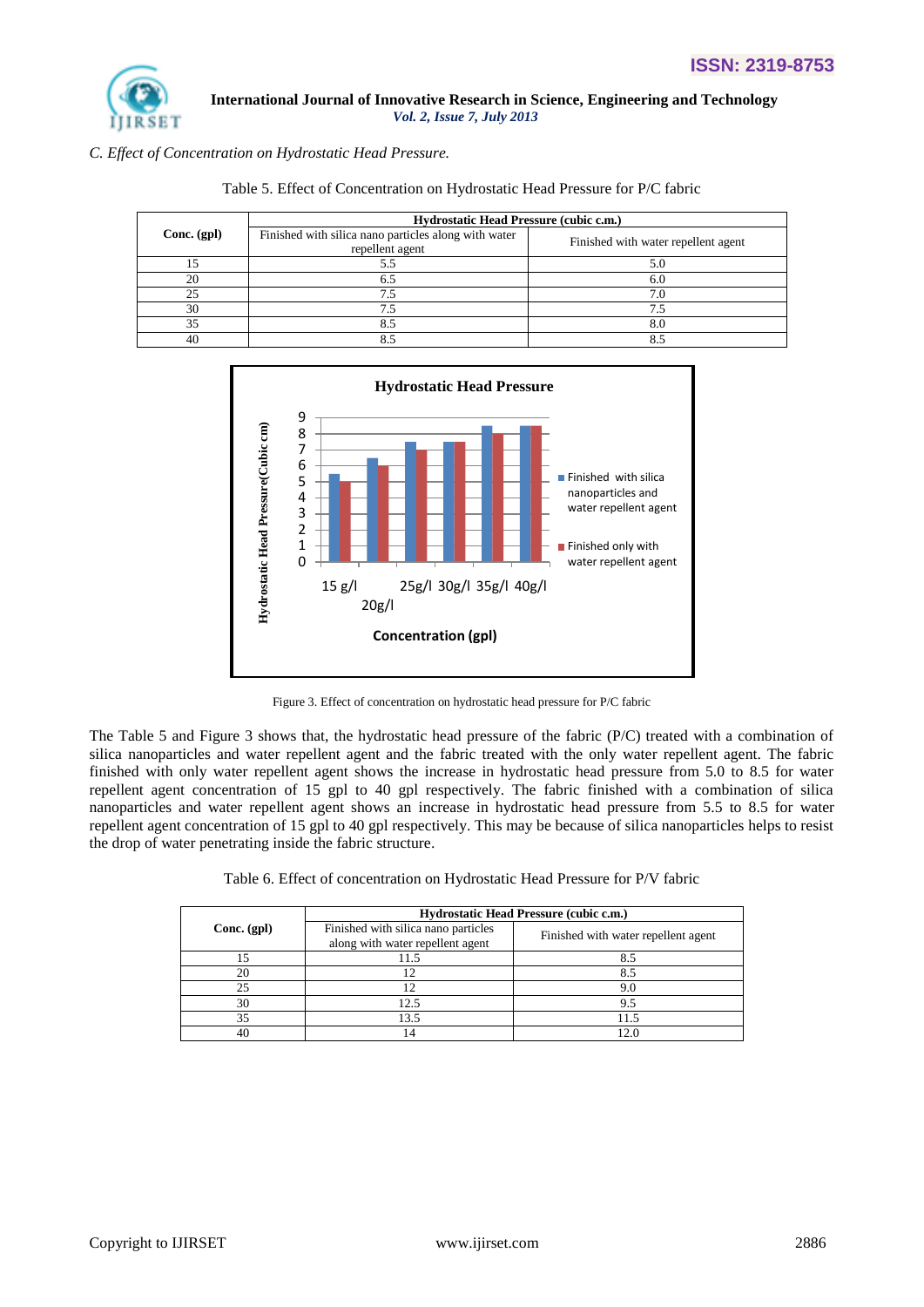![](_page_5_Picture_1.jpeg)

![](_page_5_Figure_3.jpeg)

![](_page_5_Figure_4.jpeg)

The Table 6 and Figure 4 shows that, the hydrostatic head pressure to the fabric (P/V) treated with a combination of silica nanoparticles and water repellent agent and the fabric treated with the only water repellent agent. The fabric finished with only water repellent agent shows the increase in hydrostatic head pressure from 8.5 to 12 for water repellent agent concentration of 15 gpl to 40 gpl respectively. The fabric finished with a combination of silica nanoparticles and water repellent agent shows an increase in hydrostatic head pressure from 11.5 to 14 for water repellent agent concentration of 15 gpl to 40 gpl respectively. This may be because of silica nanoparticles helps to resist the drop of water penetrating inside the fabric structure.

# *D. Effect of Concentration of Water Repellent Agent on Air Permeability.*

Table7. Effect of concentration of water repellent agent on air permeability for P/C fabric

|                | Air Permeability $(Cm^3/Cm^2/Sec)$                                         |                                        |
|----------------|----------------------------------------------------------------------------|----------------------------------------|
| Conc.<br>(gpl) | Finished with silica nano<br>particles along with water<br>repellent agent | Finished with water<br>repellent agent |
| 15             | 109.85                                                                     | 112.75                                 |
| 20             | 108.63                                                                     | 110.30                                 |
| 25             | 107.54                                                                     | 109.44                                 |
| 30             | 106.52                                                                     | 107.84                                 |
| 35             | 105.96                                                                     | 106.42                                 |
| 40             | 103.89                                                                     | 105.20                                 |

![](_page_5_Figure_9.jpeg)

Figure 5 . Effect of concentration of water repellent agent on air permeability for P/C fabric

From the Table 7 and Figure 5, it is observed that, the fabric (P/C) finished with only water repellent agent shows the decrease in air permeability from 112.75 to 105.20 for the concentration of 15 gpl to 40 gpl of water repellent agent respectively, while the fabric finished with a combination of silica nanoparticles and water repellent agent shows decrease in air permeability from 109.85 to 103.89 for the concentration of 15 gpl to 40 gpl of water repellent agent respectively. This may be because as the concentration goes on increasing the film is going to become continuous,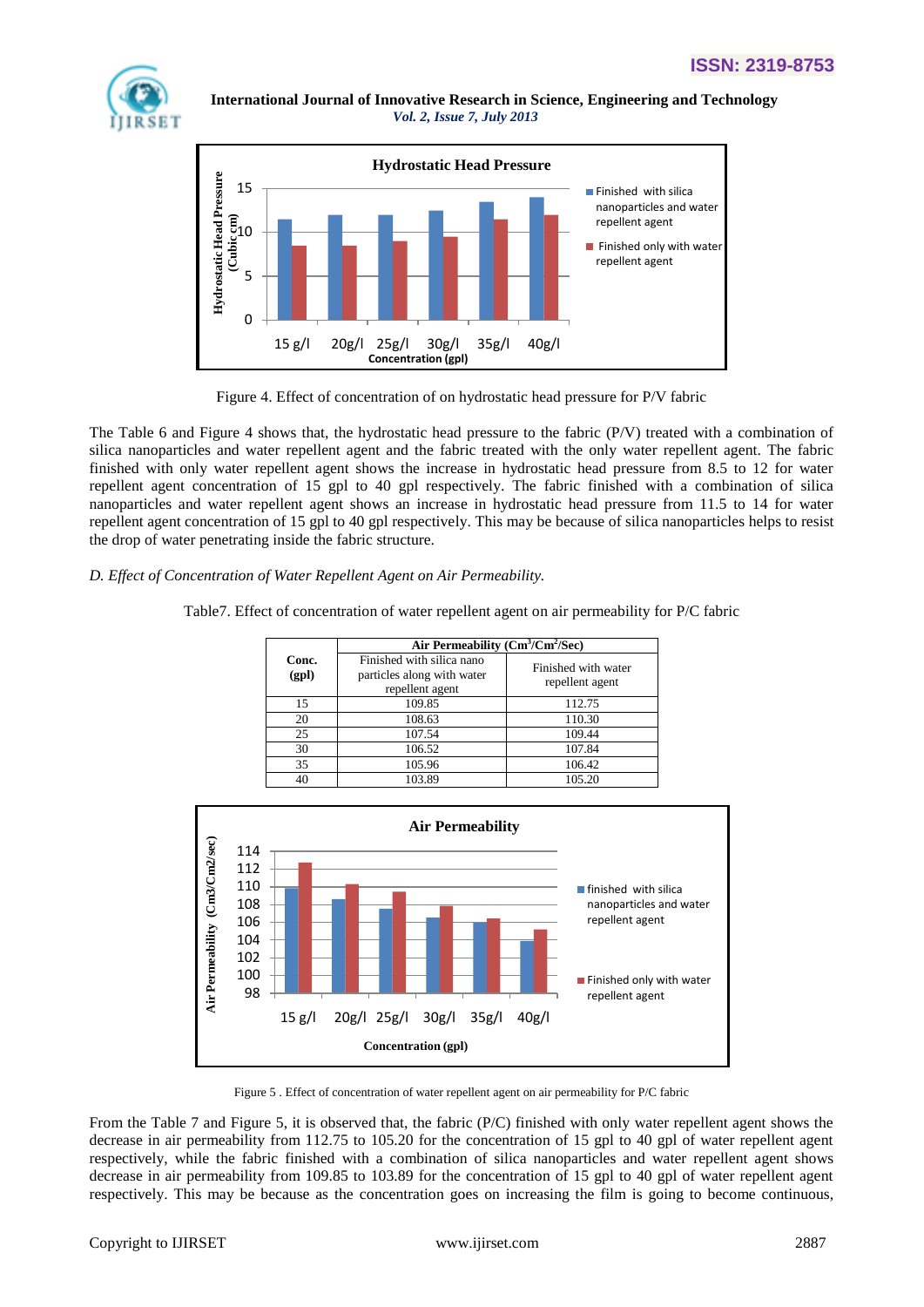![](_page_6_Picture_1.jpeg)

which causes decrease in air transmission rate  $\&$  also the silica nanoparticles help in filling the interstices between fibres.

| Table 8. Effect of concentration of water repellent agent on air permeability for P/V fabric |  |  |
|----------------------------------------------------------------------------------------------|--|--|
|----------------------------------------------------------------------------------------------|--|--|

|               | Air Permeability $(Cm^3/Cm^2/Sec)$  |                               |  |  |
|---------------|-------------------------------------|-------------------------------|--|--|
| $Conc.$ (gpl) | Finished with silica nano particles | Finished with water repellent |  |  |
|               | along with water repellent agent    | agent                         |  |  |
| 5             | 27.04                               | 29.42                         |  |  |
| 20            | 25.45                               | 29.38                         |  |  |
| 25            | 22.59                               | 28.96                         |  |  |
| 30            | 20.00                               | 27.90                         |  |  |
| 35            | 19.88                               | 27.26                         |  |  |
| 40            | 18.41                               | 26.96                         |  |  |

![](_page_6_Figure_6.jpeg)

Figure 6. Effect of concentration of water repellent agent on air permeability for P/V fabric

From the Table 8 and Figure 6, it is observed that, the fabric (P/V) finished with only water repellent agent shows the decrease in air permeability from 29.42 to 26.96 for the concentration of 15 gpl to 40 gpl of water repellent agent respectively, while thefabric finished with a combination of silica nanoparticles and water repellent agent shows decrease in air permeability from 27.04 to 18.41 for the concentration of 15 gpl to 40 gpl of water repellent agent respectively. This may be because; as the concentration goes on increasing the film is going to become continuous, which causes decrease in air transmission rate. & also the silica nanoparticles help in filling the interstices between fibres.

## *E. Effect of Concentration of Water Repellent Agent on Tearing Strength*

| Table 9. Effect of concentration of water repellent agent on Tearing strength for P/C fabric |  |  |
|----------------------------------------------------------------------------------------------|--|--|
|----------------------------------------------------------------------------------------------|--|--|

|             | <b>Tearing Strength (gmf)</b>                                                 |                                           |                                                                                  |                                           |  |
|-------------|-------------------------------------------------------------------------------|-------------------------------------------|----------------------------------------------------------------------------------|-------------------------------------------|--|
|             | Warp way                                                                      |                                           | Weft way                                                                         |                                           |  |
| Conc. (gpl) | Finished with silica<br>nano particles along<br>with water repellent<br>agent | Finished with<br>water repellent<br>agent | Finished with<br>silica nano<br>particles along<br>with water<br>repellent agent | Finished with<br>water repellent<br>agent |  |
| 15          | 1780.06                                                                       | 1790.22                                   | 1469.12                                                                          | 1482.51                                   |  |
| 20          | 1654.83                                                                       | 1767.15                                   | 1439.16                                                                          | 1460.62                                   |  |
| 25          | 1532.26                                                                       | 1701.12                                   | 1295.21                                                                          | 1400.13                                   |  |
| 30          | 1525.85                                                                       | 1640.16                                   | 1280.01                                                                          | 1380.17                                   |  |
| 35          | 1515.42                                                                       | 1582.21                                   | 1270.16                                                                          | 1370.25                                   |  |
| 40          | 1497.23                                                                       | 1536.92                                   | 1260.23                                                                          | 1350.86                                   |  |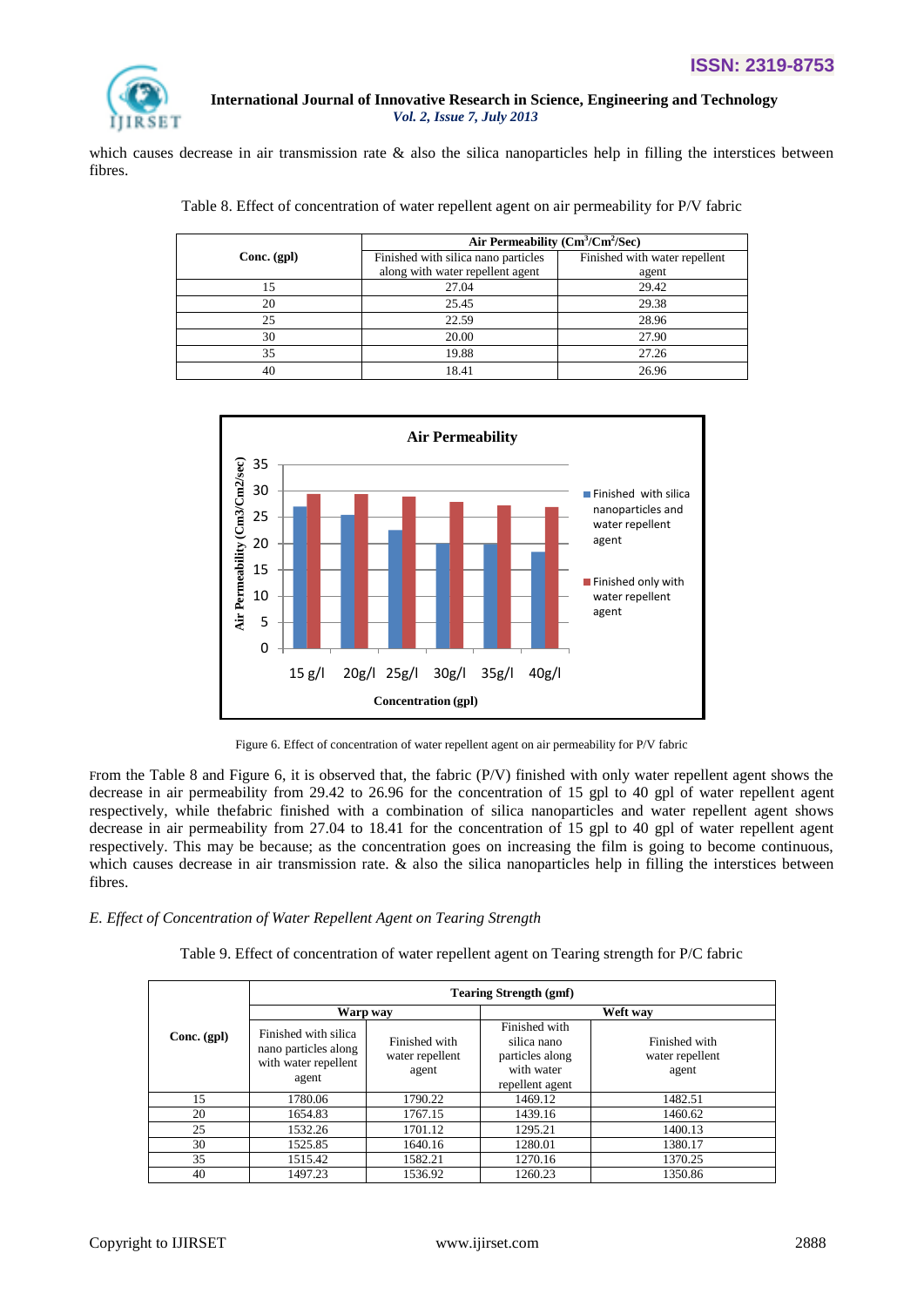![](_page_7_Picture_1.jpeg)

![](_page_7_Figure_3.jpeg)

Figure 7. Effect of concentration of water repellent agent on tearing strength for P/C fabric

The above Table 9 and Figure 7 shows the tearing strength in both warp and weft way for the fabric (P/C) treated with a combination of silica nanoparticles and water repellent agent and the fabric treated with the only water repellent agent. It is observed that there is a decrease in tearing strength in warp direction from 1790.22 to 1536.92 for water repellent agent concentration of 15 gpl to 40 gpl respectively, while the fabric finished with a combination of silica nanoparticles and water repellent agent shows the decrease in tearing strength in warp direction from 1780.06 to 1497.23 for water repellent agent concentration of 15 gpl to 40 gpl respectively. The fabric finished with only water repellent agent shows the decrease in tearing strength in weft direction from 1482.51 to 1350.86 for water repellent agent concentration of 15 gpl to 40 gpl respectively, while the fabric finished with a combination of silica nanoparticles and water repellent agent shows the decrease in tearing strength in weft direction from 1469.12 to 1260.23 for water repellent agent concentration of 15 gpl to 40 gpl respectively. This indicates that an increase in concentration of water repellent agent along with silica nanoparticles causes an increase in the resistance for the slippage of fibres in both warp and weft direction.

|             | <b>Tearing Strength (gmf)</b> |                 |                           |                 |  |  |
|-------------|-------------------------------|-----------------|---------------------------|-----------------|--|--|
| Conc. (gpl) | Warp way                      |                 | Weft way                  |                 |  |  |
|             | Finished with silica nano     | Finished with   | Finished with silica nano | Finished with   |  |  |
|             | particles along with water    | water repellent | particles along with      | water repellent |  |  |
|             | repellent agent               | agent           | water repellent agent     | agent           |  |  |
| 15          | 1782.52                       | 1892.15         | 1678.77                   | 1701.02         |  |  |
| 20          | 1750.95                       | 1872.10         | 1645.54                   | 1682.80         |  |  |
| 25          | 1739.03                       | 1850.01         | 1630.13                   | 1670.19         |  |  |
| 30          | 1672.52                       | 1831.12         | 1615.15                   | 1661.16         |  |  |
| 35          | 1646.61                       | 1700.19         | 1600.09                   | 1651.22         |  |  |
| 40          | 1597.98                       | 1685.80         | 1587.01                   | 1637.32         |  |  |

Г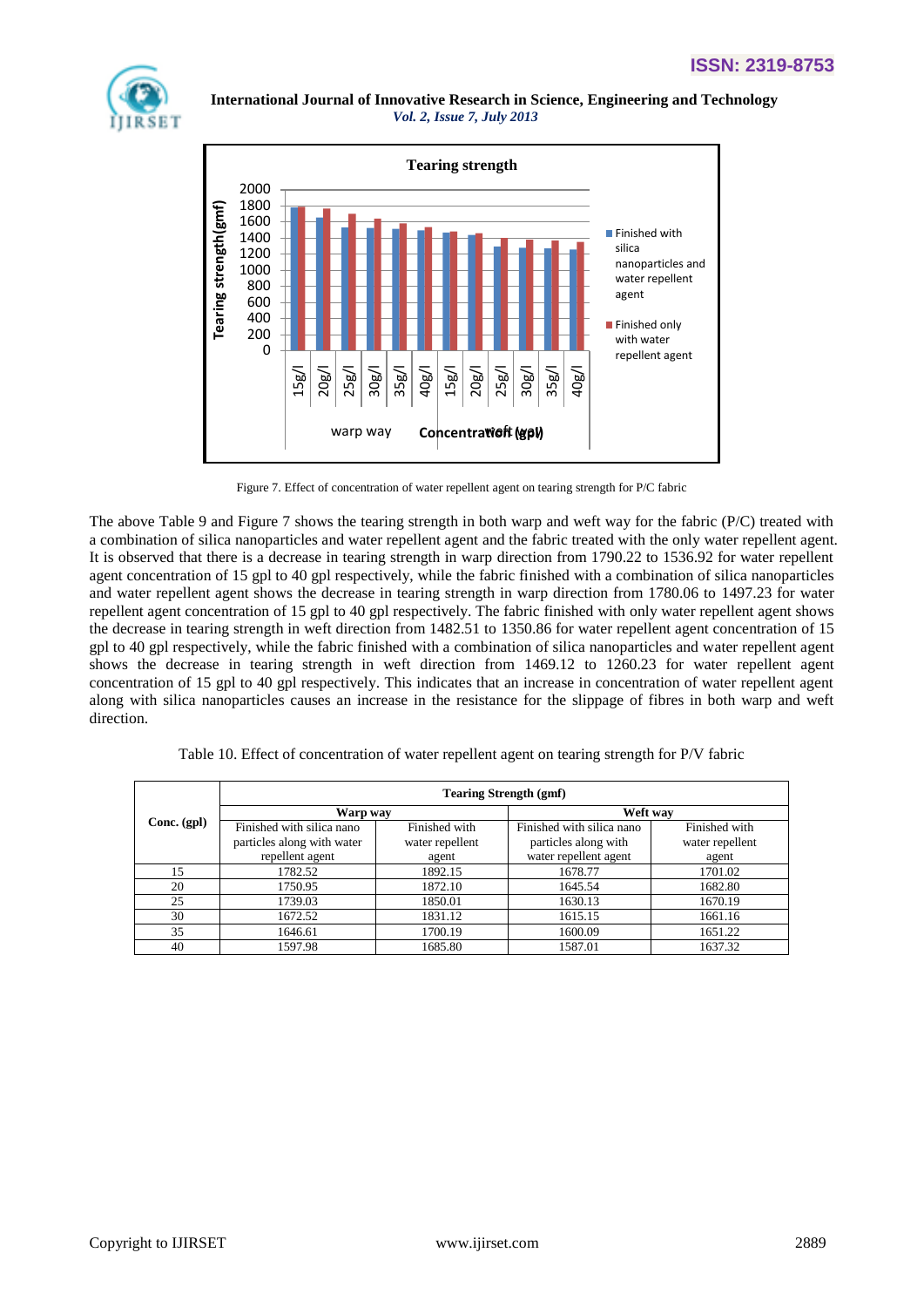![](_page_8_Picture_1.jpeg)

![](_page_8_Figure_3.jpeg)

Figure 8. Effect of concentration of water repellent agent on tearing strength for P/V fabric

The above Table 10 and Figure 8 shows the tearing strength in both warp and weft way for the fabric (P/V) treated with a combination of silica nanoparticles and water repellent agent and the fabric treated with the only water repellent agent. It is observed that there is a decrease in tearing strength in warp direction from 1892.15 to 1685.80 for water repellent agent concentration of 15 gpl to 40 gpl respectively, while the fabric finished with a combination of silica nanoparticles and water repellent agent shows the decrease in tearing strength in warp direction from 1782.52 to 1597.98 for water repellent agent concentration of 15 gpl to 40 gpl respectively. The fabric finished with only water repellent agent shows the decrease in tearing strength in weft direction from 1701.02 to 1637.32 for water repellent agent concentration of 15 gpl to 40 gpl respectively, while the fabric finished with a combination of silica nanoparticles and water repellent agent shows the decrease in tearing strength in weft direction from 1678.77 to 1587.01 for water repellent agent concentration of 15 gpl to 40 gpl respectively. This indicates that an increase in concentration of water repellent agent along with silica nanoparticles causes an increase in the resistance for the slippage of fibres in both warp and weft direction.

## *F. Surface Morphology*

The surface morphology was characterized by using Scanning Electron Microscope (SEM). It was observed that, the P/C and P/V treated with silica nanoparticles shows the scaly appearance on the surface, which made the surface rougher & enhance the water repellency. The P/C and P/V fabrics treated with 25gpl and 15gpl concentration of both silica nanoparticles and water repellent agent shows the water repellency. The water repellent agent forms an oily layer on the silica nanoparticles just like lotus leaves. Here silica nanoparticles act as an epidermal cells and water repellent agent as waxy bumps which results in superhydrophobicity on the P/C and P/V fabrics. Figure 9 shows, the SEM image of P/C fabric treated with a combination of silica nanoparticles and water repellent agent & figure 10 shows, the SEM image of P/V fabric treated with a combination of silica nanoparticles and water repellent agent.

![](_page_8_Picture_8.jpeg)

Figure 9. SEM image of P/C fabric treated with a combination of silica nanoparticles and water repellent agent at a concentration of 25 gpl